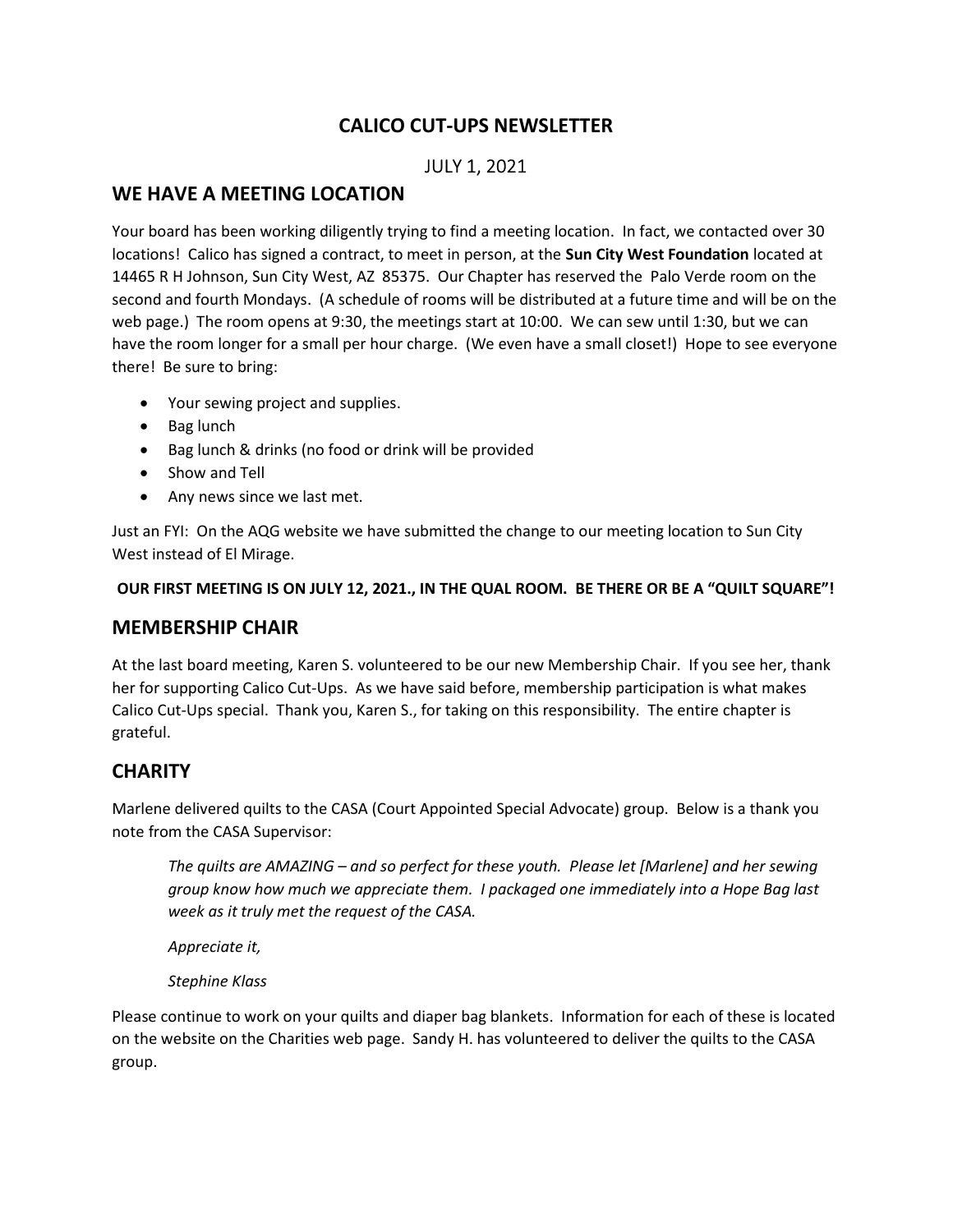# PROGRAMS

This month we learned about Piecing 101 and Creating Backing the Least Expensive Way. Donna G. and Theresa F. provided a presentation that reminded us of piecing basics and then some suggestions that were new. (Their presentation and the videos we saw are posted on the website.) I learned what is a scant quarter inch seam, only iron from the top, not all quarter inch feet are a true quarter inch, and how to measure and mark a quarter inch seam on our machines. Want to save money? We learned how to purchase the least amount of fabric when creating our quilt backs from crib to king size. There was even information on buying yardage of pre-made labels with room for additional information. Check it out, you might learn something, also.

Calico has traditionally not had programs in July and August. We will start our programs in September.

# **WEBSITE**

Have you visited the website lately ( calicocut-ups.org)? Any Chapter information you may need is all available at your fingertips. There are helpful videos and presentations on the Program Page There is a page of free patterns and a summary of special meetings on our Events page. This month you will find a map to our new meeting location. If you have any additions or corrections, contact Fred W.

## REMINDERS

### RENEW YOUR MEMBERSHIP

Calico Renewal was due July 1, but of course you still can join. You can pay on the website, or mail your dues to Pat W. If any of your contact information has changed since last year, please download the membership form and mail it with your payment.

### STAY AND SEW RETREAT

It sounds early, but we need a volunteer to set up the Stay and Sew Retreat in September. Our plans last year were to have it at the Holiday Inn Express in Surprise. They want our business and have some great LOW rates. Another advantage – we did not have to promise to rent a minimum number of rooms. With the ideas that you have, I know it would be a great retreat. Let Sandy or Fred W. know if you think this is a fit for you.

### CHRISTMAS PARTY COMMITTEE

We are looking for a person to organize our annual Christmas Party. Several people have said they would help, and there is a budget, but no one has said they want to head up the committee. If you start working now, it should be a piece of "Candy-Cane" by Christmas. Contact Sandy or Fred if you are interested.

### CHRISTMAS PARTY

The Christmas Party is a go! Mark your calendar for December 13, 2021. More details to follow.

# ACCUQUILT–GO AVAILABLE

Sandy H. has the Accuquilt available for anyone to use. She can provide you an inventory of the numerous dies that are available. It really can reduce the work on your next project. Or better yet, use the AccuQuilt to standardize the size of your pieces in Mount Scrapmore. Please contact Sandy H. if you have an interest.